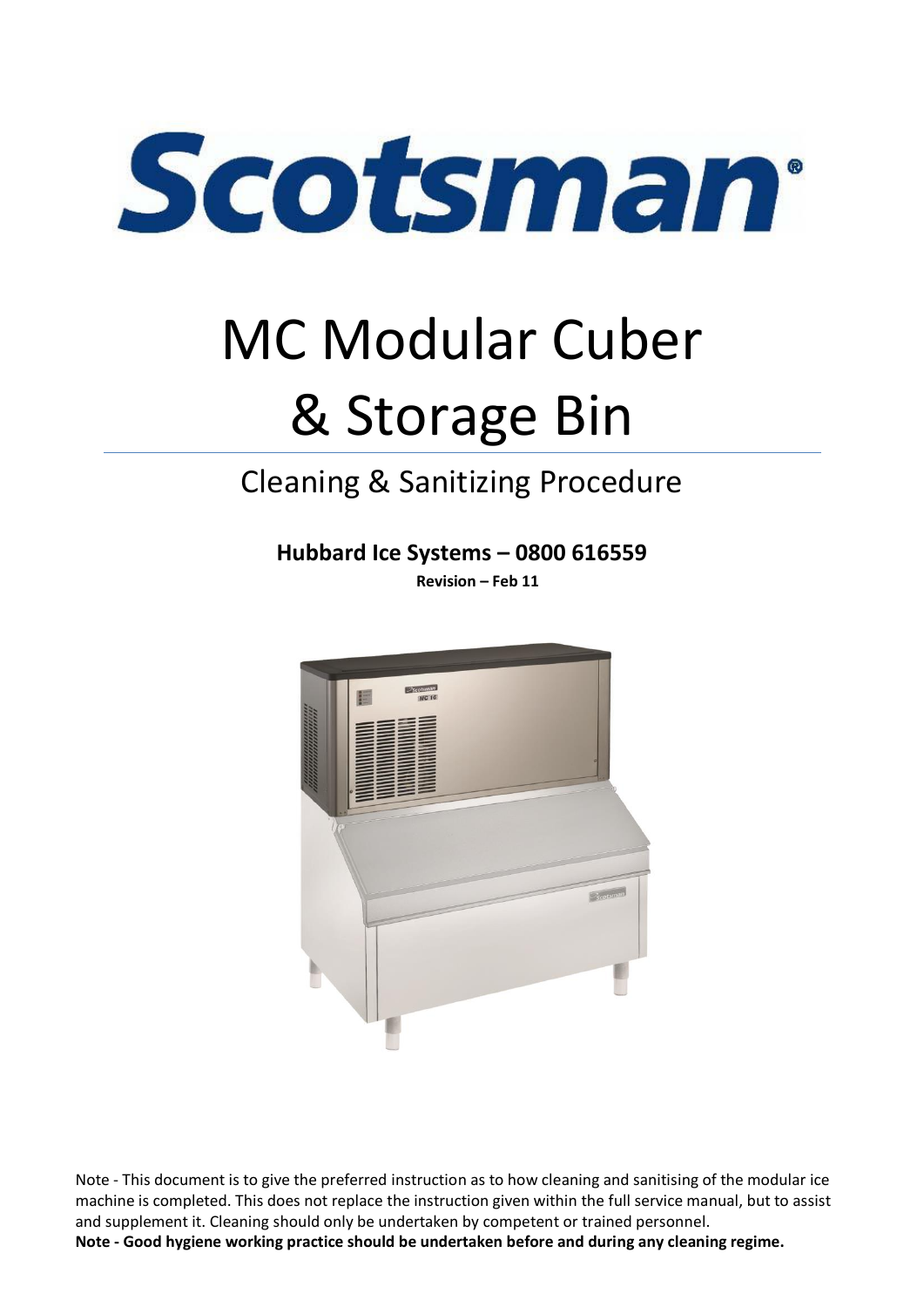# **Cleaning Schedule**

**WARNING**; Before carrying out any disassembly of the unit and cleaning operation, please ensure that the ice maker is disconnected from the electrical supply.

**NOTE** – If external stainless steel panels are not cleaned regularly, brown stains could begin to show. It is important to prevent these brown stains forming on these stainless steel surfaces otherwise there is a risk of a chemical reaction which could penetrate the chromium oxide film, this could result in a 'rust' and 'pitting' of the panels.

Do not use abrasive products, such as steel wool pads, acids etc. Since these could damage the various surfaces. In case of persistent stains, normal abrasive detergents or products specific for stainless steel are readily available on the market.

### **Suggested Weekly Cleaning.**



(MC16-SHORT ONLY !!!)

Pull out the removable condenser air filter on the front of the machine, vacuum to clean or wash in clean water and dry, refit it in to the runner moulding once complete.

Wipe all external stainless steel panels & front panel assembly with a soft cloth and suitable sanitising solution (Or pre-impregnated sanitizing wipes specific to the task).

Empty/Scoop out all the ice cubes stored into the bin in order to prevent them from being contaminated with the cleaning solution used.



Wipe clean and rinse the inner surfaces of the storage bin using an appropriate sanitising product along with the cleaning of the ice level sensor lenses on the inside of the unit storage bin.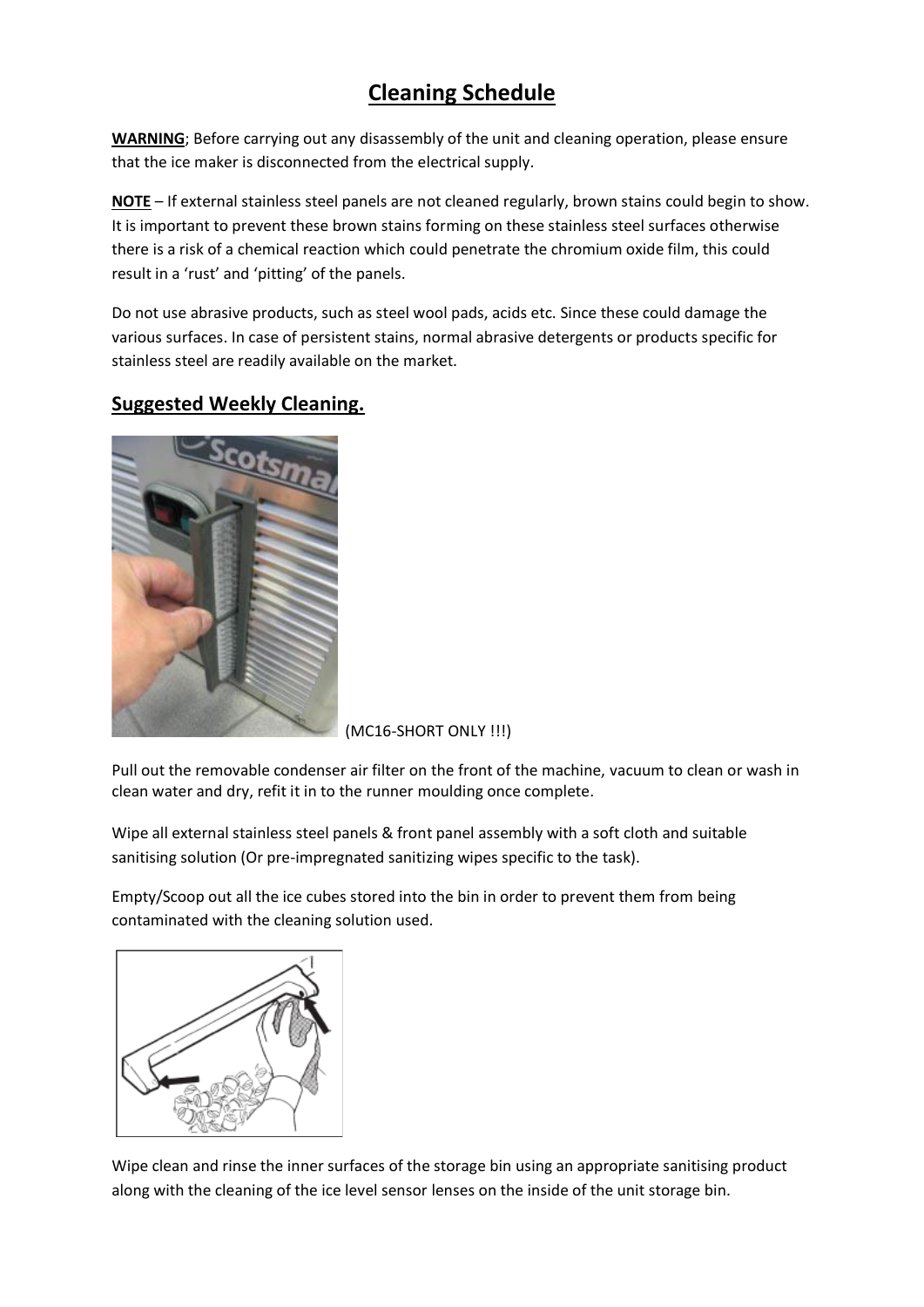# **Pre-Cleaning Suggested Procedure:**

Follow the above procedure for 'Weekly cleaning' and also include the following……………

Remove the right hand panel to gain access to the sump chambers. Remove the chute assembly from the side of the sump chambers



On the MC Range remove the plastic sump cap of the sump to drain the unit





*MC15/16 & MC45/46* 

Lift up and remove the spray bar from its seat/spigot and take out to clean it separately along with the perforated tray of the sump chamber.

Following removal, soak all components in a mix of descaling solution in a suitable container to hold all items. Rinse thoroughly after ten minutes steeping.



Install again the spray bar & washer, as well as the bottom perforated tray before moving to a full system descale or sanitise.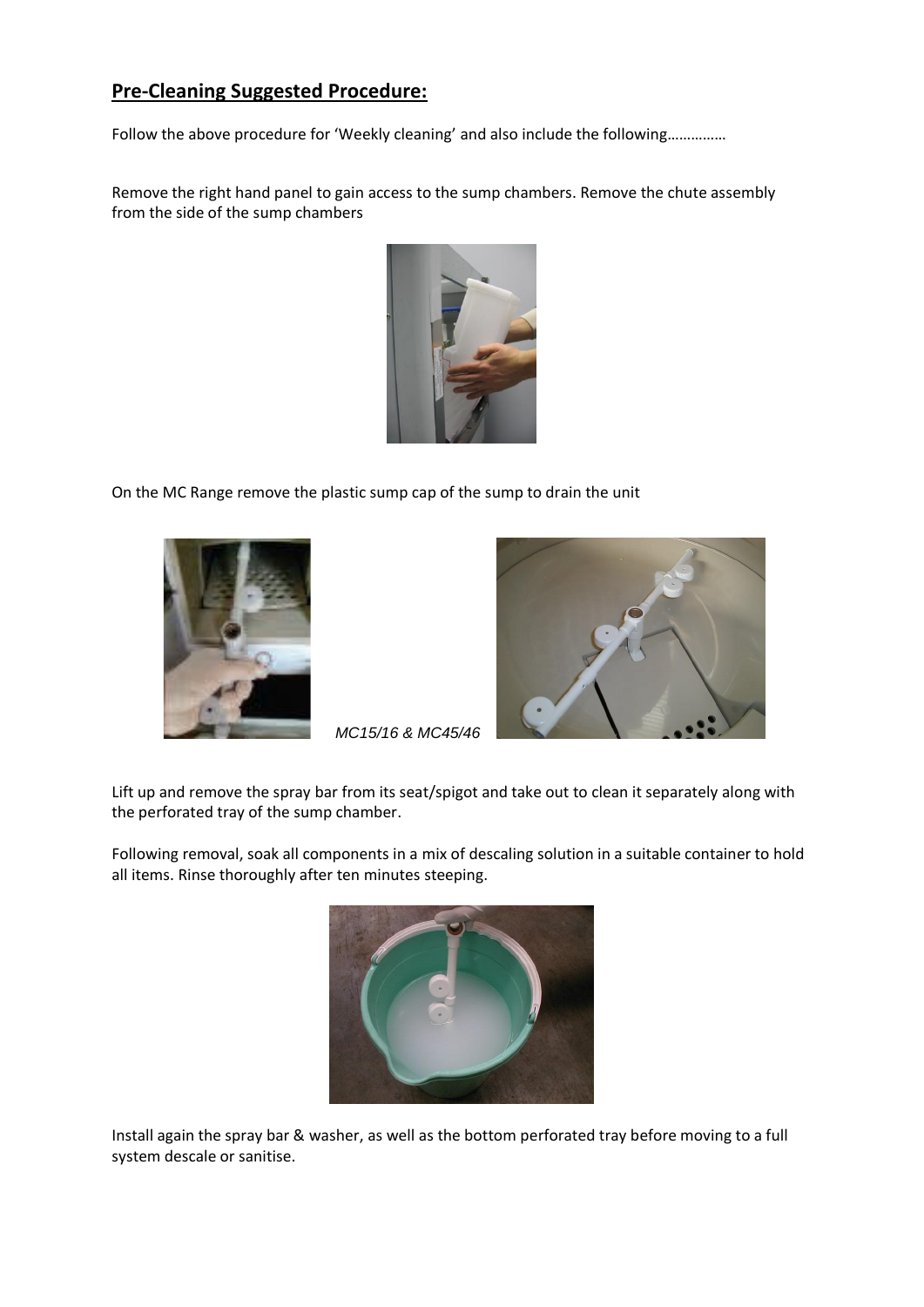# **Cleaning/Sanitising Procedure.**

#### **CLEANING/DESCALING INSTRUCTIONS OF WATER SYSTEM**

1. Clean/Descale the water system, evaporator, bin and spray jets using a solution of a suitable Ice Machine Cleaner/descaler.

**NOTE.** Cleaning requirements vary according to the local water conditions and individual user operation. Continuous check of the clarity of ice cubes and visual inspection of the water spraying parts before and after cleaning will indicate frequency and procedure to be followed in local areas.

- 2. Remove the front, right side and top unit panels to gain access to both the control box and the evaporator section.
- 3. Make sure that all ice cubes have been released from their cups after a harvest, then switch OFF the machine at the: MC16-SHORT - Front master button switch (green) visible through the front panel. MC15/16 & MC45/46 – Power socket/switch
- 4. Empty/Scoop out all the ice cubes stored in the storage bin of the unit.

#### **Cleaning**

5. Prepare the cleaning (descaling) solution by diluting into a container, warm water (hand hot !!) with a quantity of Ice Machine Cleaner based on 10% dilution rate (ie – 5 litres of water, 500ml descaling acid).



**WARNING. The Ice Machine Cleaner/Sanitiser contain harmful fluids. Please refer to any supplied MSDS document issued for handling of fluids. KEEP OUT OF THE REACH OF CHILDREN.**

6. Remove the plastic evaporator cover slowly pour onto the evaporator platen the cleaning solution. With the help of a brush, dissolve the most resistant and remote scale deposits in the platen.

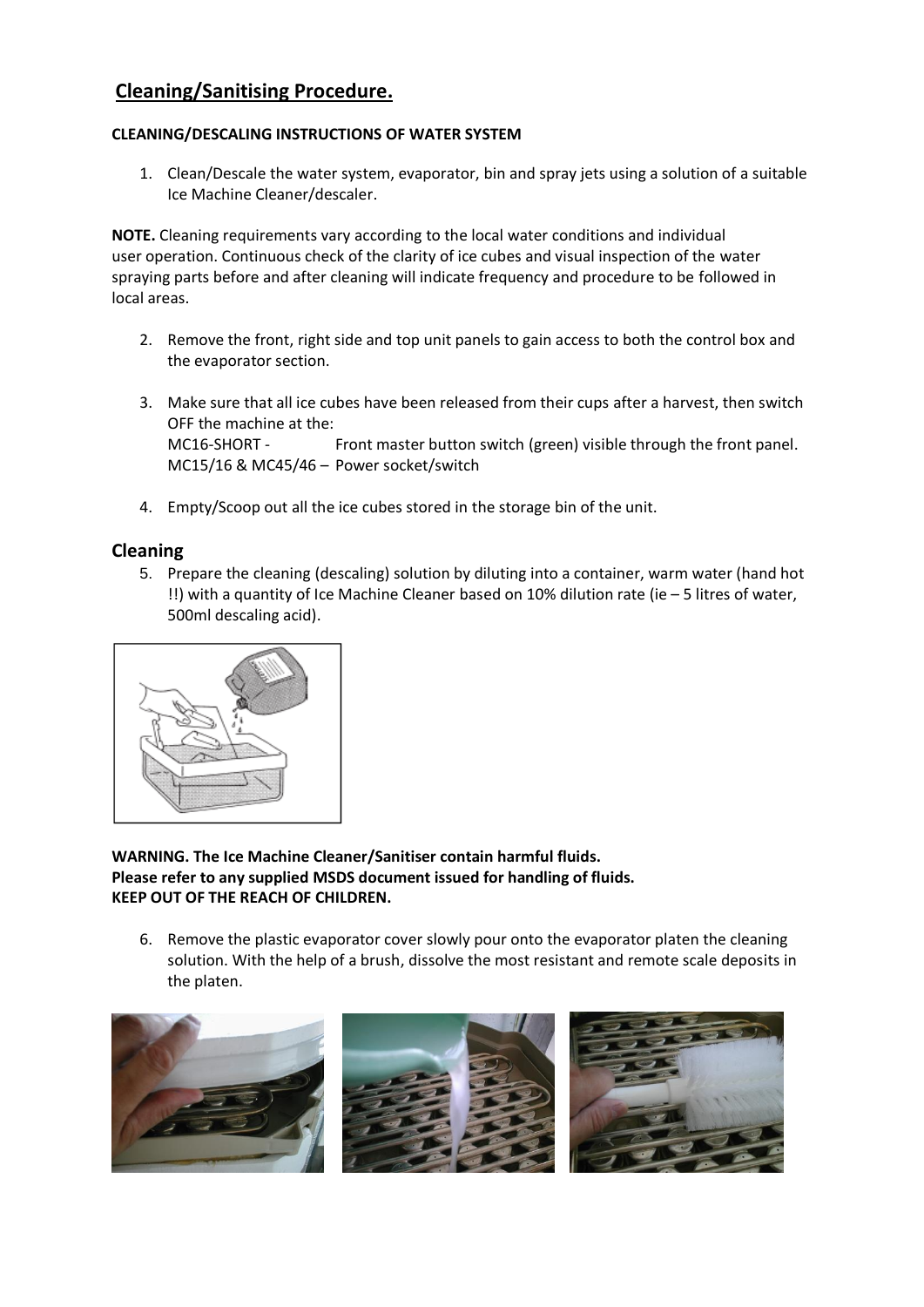7. Switch ON again the machine at the front master button switch, push the PC BOARD PUSH BUTTON for more than 2" and less than 5" to put the machine in cleaning mode. ALL LED's should begin flashing to indicate the clean mode.



**NOTE.** With the system in CLEANING/RINSING mode, the water pump is the only component in operation to circulate the cleaning solution in the entire water system while the three LED's of the PC Board are blinking.

8. Let the unit remain in the **CLEANING** mode for about 20 minutes then turn off/unplug again the machine.

**NOTE.** The amount of Cleaner and the time needed for the cleaning of water system depends on the water conditions locally.

9. Ensuring that the unit is isolated at the master button switch, flush out the cleaning solution from the sump reservoir by the draining point. Once flushed out, close off the drain off point..





#### **RINSING:**

- 10. Pour over the evaporator two or three litres of clean fresh potable water to rinse the mold cups and the evaporator platen.
- 11. Switch ON again the electrical supply to the machine. Put the machine into a 'CLEAN/RINSING' mode by again holding the reset button in for between 2 & 5 seconds to allow all LED's to flash. With the machine in 'clean mode' the water pump is again in operation to circulate the water in order to then rinse the entire water system. Repeat this operation as per steps 13 and 14 twice more so to be sure no traces of descaling solution remain into the water sump area.
- 12. Discard the first two cycles of ice to be sure that all traces of descaler are removed from the system